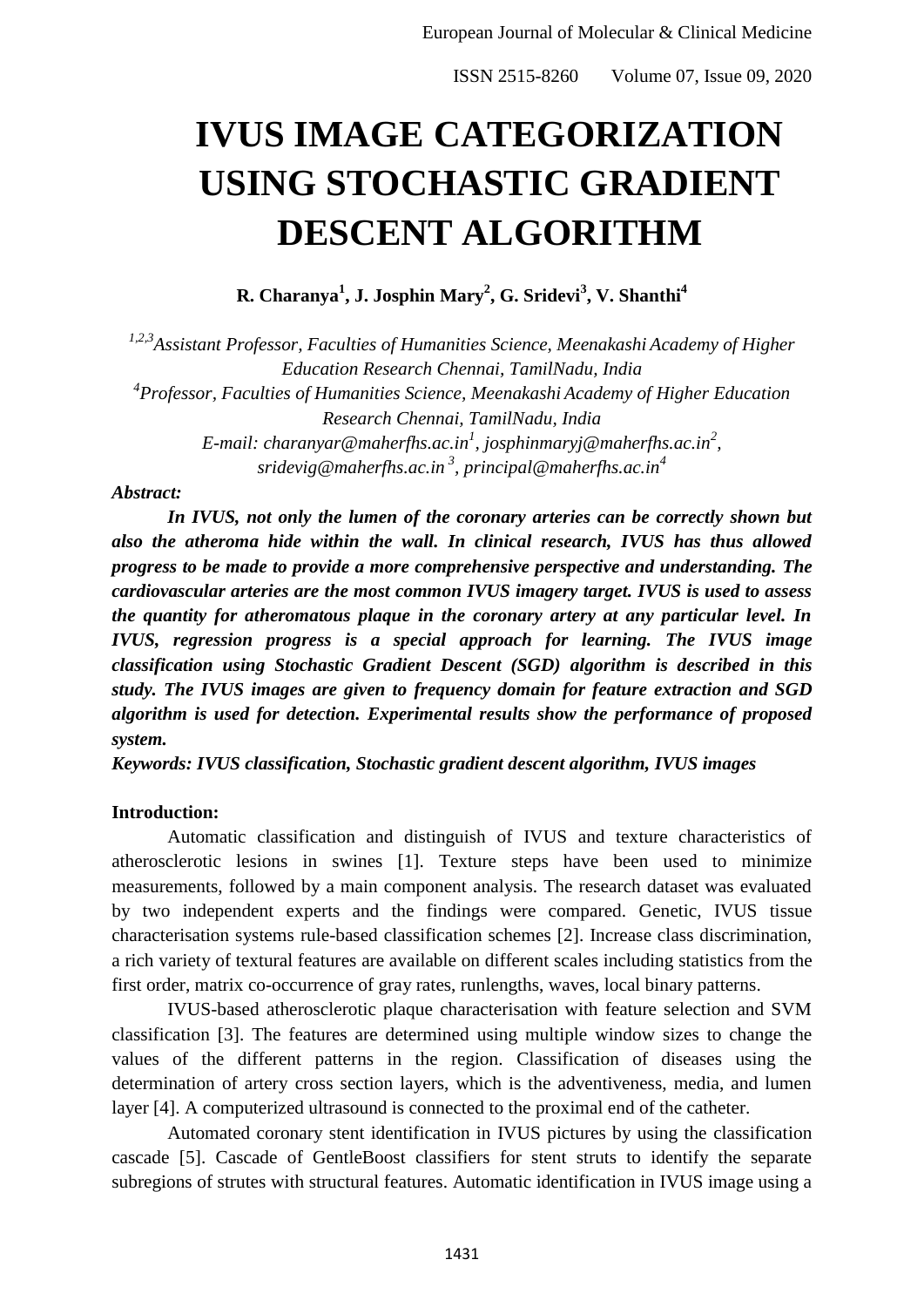ISSN 2515-8260 Volume 07, Issue 09, 2020

Cascade of Classification Stents [6]. GentleBoost Cascade for identification of stent struts with structural characteristics to code the detail in the various sub-regions of struts [7]. In order to prevent noise, IVUS images are fitted with a freeze filter. generated by ultrasound waves in the imaging technology [8].

Intravascular ultrasound image categorization using belief networks for the detection of abnormality in vessels is described. Section 2 describes the methods and materials used for IVUS image classification. Section 3 describes the experimental result and discussion. The last section concludes the IVUS image classification.

#### **Methods and Materials**

Initially, the input images are given to frequency domain features and Stochastic gradient descent algorithm is used for prediction.

#### **Frequency domain features**

The simple mathematical analysis is one of the key reasons to use the frequency-domain representation of a problem. Moreover a frequency system can usually give an intuitive understanding of the system's qualitative behaviour; a scientific nomenclature that reveals the behavior of physical systems, which characterizes inputs from time to time by different terms like the definition was created for bandwidth, frequency response, gain, phase change, resonant frequency.. A given function or signal can be translated to a pair of transformed mathematical operators between the time and frequency domains [9]. The reverse transform of Fourier returns the time feature frequency-dominal. A spectrum analyser is a frequency-domain device widely used to represent optical signals.

#### **Stochastic gradient descent algorithm**

A compromise between the real gradient and the gradient is to calculate the gradient against more than one sample of training at a single point. That can function much better than the originally defined stochastic gradients, as the code can use vector libraries instead of computing individual steps. Gradient descent is a easy method of optimization you can use with several computer algorithms. The gradient optimization can be viewed as a stochastic strategy, since it substitutes the real gradient by an approximation. For traditional statistics, for lesser squares and in maximum-like independent observations, sum-minimization difficulties are noticed. M-estimators are called the general class of estimators that emerge as a sum minimizer. Figure 1 Stochastic gradient descent algorithm.



**Figure 1 Stochastic gradient descent algorithm**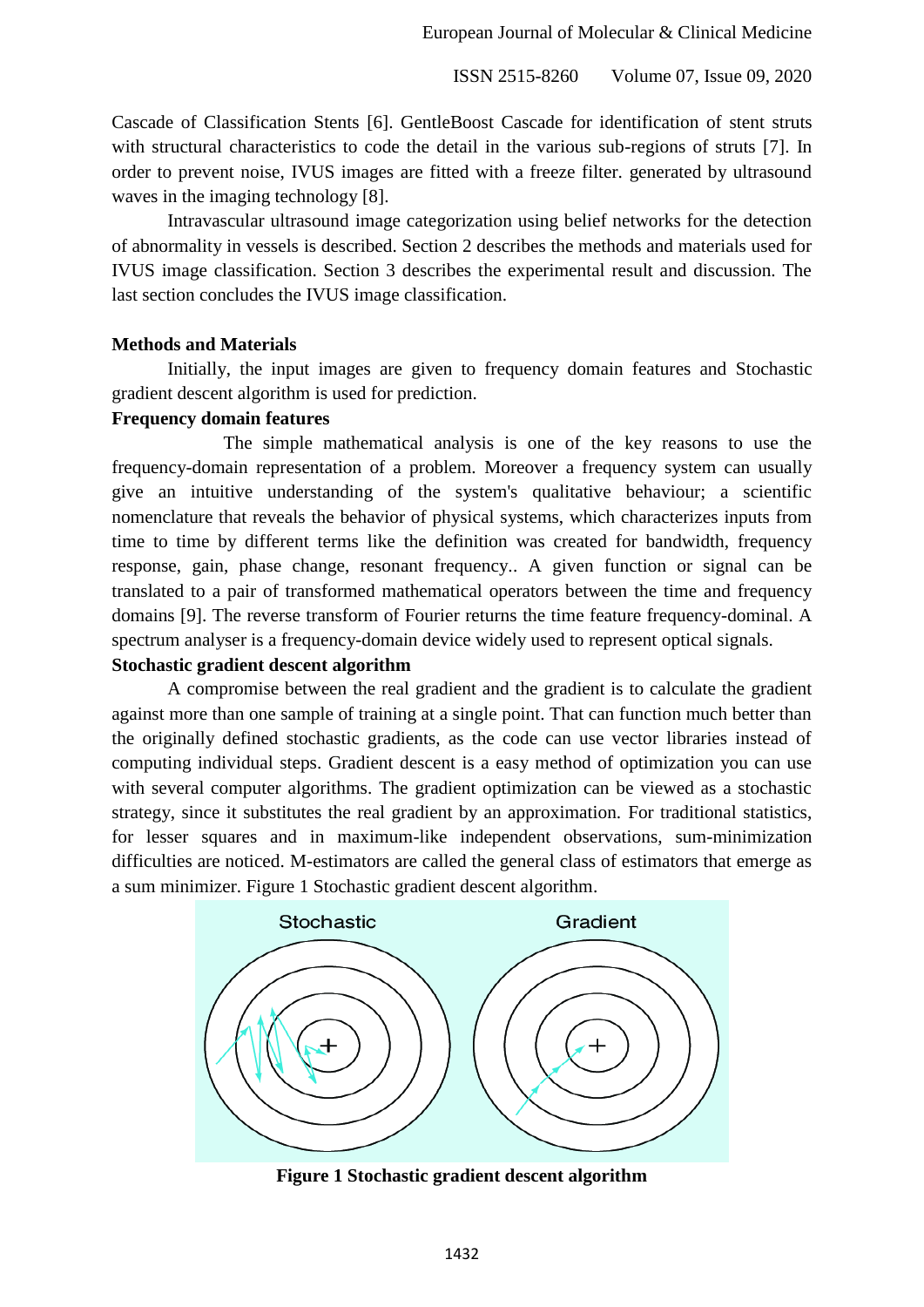ISSN 2515-8260 Volume 07, Issue 09, 2020

The downturn of the stochastic gradient will converge faster as updates are performed more often. Furthermore, instead of training on single datasets, the inventory of online/minibatch training uses vectorised operations and process the mini-batch at once. Gradient Descent is a differentiable functions local optimization algorithm. Gradient descent is simply used to find the parameter values of a function which minimise cost.

### **Results and Discussion:**

The performance is evaluated by using IVUS images. The performance of stochastic gradient descent algorithm for IVUS image classification using frequency domain features of retinal images is measured by classification accuracy. Table 1 shows the classification accuracy of IVUS images for prediction.

| Frequency domain | Performance (%) |             |             |
|------------------|-----------------|-------------|-------------|
| feature levels   | Accuracy        | Sensitivity | Specificity |
|                  |                 |             |             |
|                  |                 |             |             |
|                  |                 |             |             |

From table 1 it is observed that classification accuracy is 90% and its sensitivity and specificity are 89% and 91% at level 3 by using SGD algorithm.

## **Conclusion:**

An efficient method for SGD algorithm for IVUS detection using IVUS images is described in this study. The input IVUS images are given to frequency domain features for feature extraction. Then SGD algorithm is used for classification. The overall classification accuracy is 90% and its sensitivity and specificity are 91% and 89% by using frequency domain features and stochastic gradient descent algorithm.

## **Reference:**

- [1] Brathwaite, P., Nagaraj, A., Kane, B., McPherson, D. D., & Dove, E. L. (2002, September). Automatic classification and differentiation of atherosclerotic lesions in swine using IVUS and texture features. In Computers in Cardiology (pp. 109-112). IEEE.
- [2] Giannoglou, V. G., Stavrakoudis, D. G., &Theocharis, J. B. (2012, November). IVUS-based characterization of atherosclerotic plaques using feature selection and SVM classification. In 2012 IEEE 12th International Conference on Bioinformatics & Bioengineering (BIBE) (pp. 715-720). IEEE.
- [3] Sridevi, S., &Sundaresan, M. (2019, March). Evaluation of Classification Techniques for IVUS Images. In 2019 6th International Conference on Computing for Sustainable Global Development (INDIACom) (pp. 998-1002). IEEE.
- [4] Rajan, A. (2018). Classification Of Intravascular Ultrasound Images Based On Non-Negative Matrix Factorization Features And Maximum Likelihood Classifier. International Journal Of Advances In Signal And Image Sciences, 4(1), 16-22.